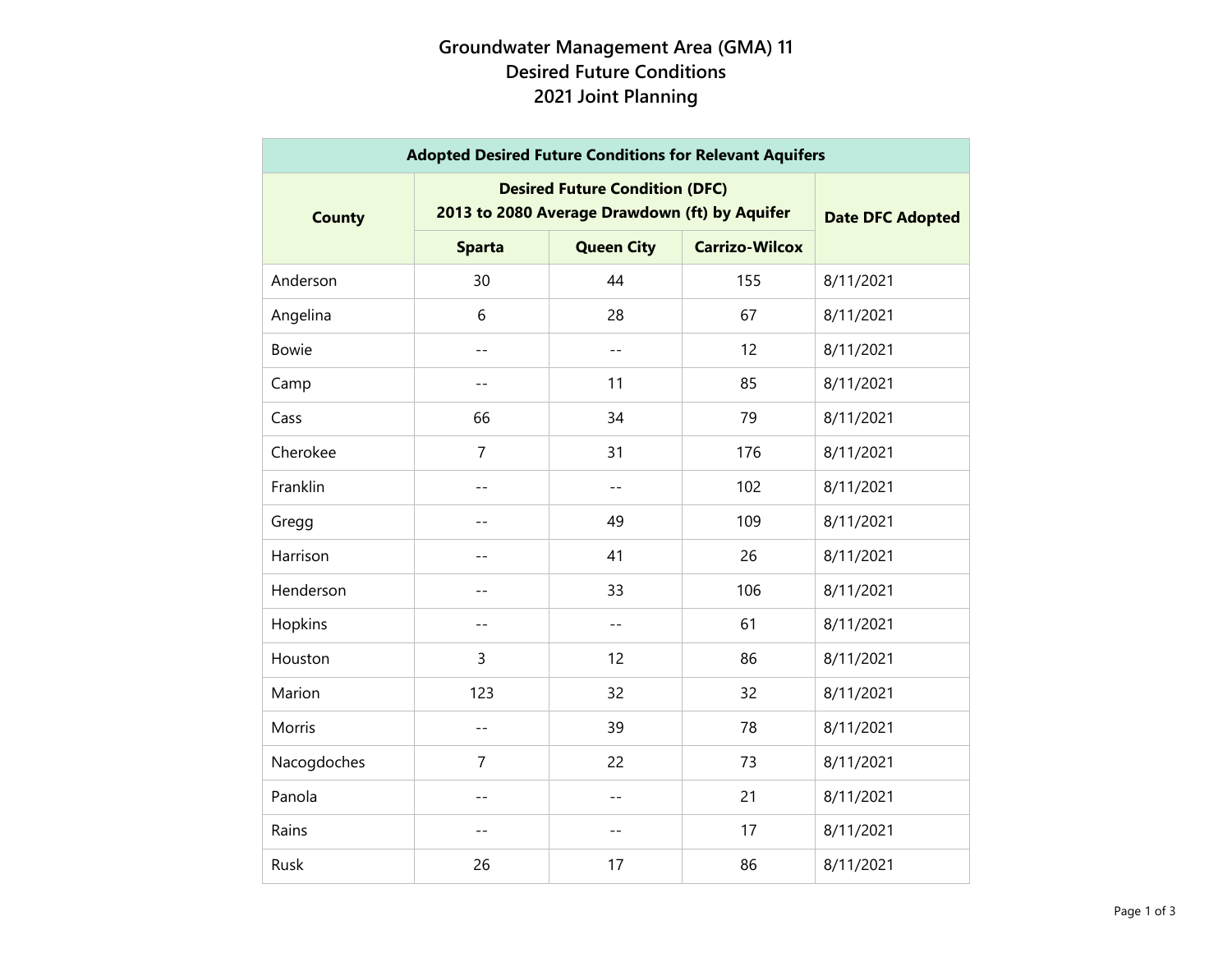## **Groundwater Management Area (GMA) 11 Desired Future Conditions 2021 Joint Planning**

| <b>Adopted Desired Future Conditions for Relevant Aquifers</b> |                                                                                        |                         |                       |           |  |  |
|----------------------------------------------------------------|----------------------------------------------------------------------------------------|-------------------------|-----------------------|-----------|--|--|
| <b>County</b>                                                  | <b>Desired Future Condition (DFC)</b><br>2013 to 2080 Average Drawdown (ft) by Aquifer | <b>Date DFC Adopted</b> |                       |           |  |  |
|                                                                | <b>Sparta</b>                                                                          | <b>Queen City</b>       | <b>Carrizo-Wilcox</b> |           |  |  |
| Sabine                                                         | 1                                                                                      | 3                       | 9                     | 8/11/2021 |  |  |
| San Augustine                                                  | $\overline{c}$                                                                         | 7                       | 22                    | 8/11/2021 |  |  |
| Shelby                                                         | 18                                                                                     | 12                      | 17                    | 8/11/2021 |  |  |
| Smith                                                          | 121                                                                                    | 132                     | 265                   | 8/11/2021 |  |  |
| Titus                                                          |                                                                                        | 9                       | 66                    | 8/11/2021 |  |  |
| Trinity                                                        | 5                                                                                      | 18                      | 56                    | 8/11/2021 |  |  |
| Upshur                                                         | 10                                                                                     | 30                      | 149                   | 8/11/2021 |  |  |
| Van Zandt                                                      | --                                                                                     | 73                      | 55                    | 8/11/2021 |  |  |
| Wood                                                           | 9                                                                                      | 16                      | 122                   | 8/11/2021 |  |  |